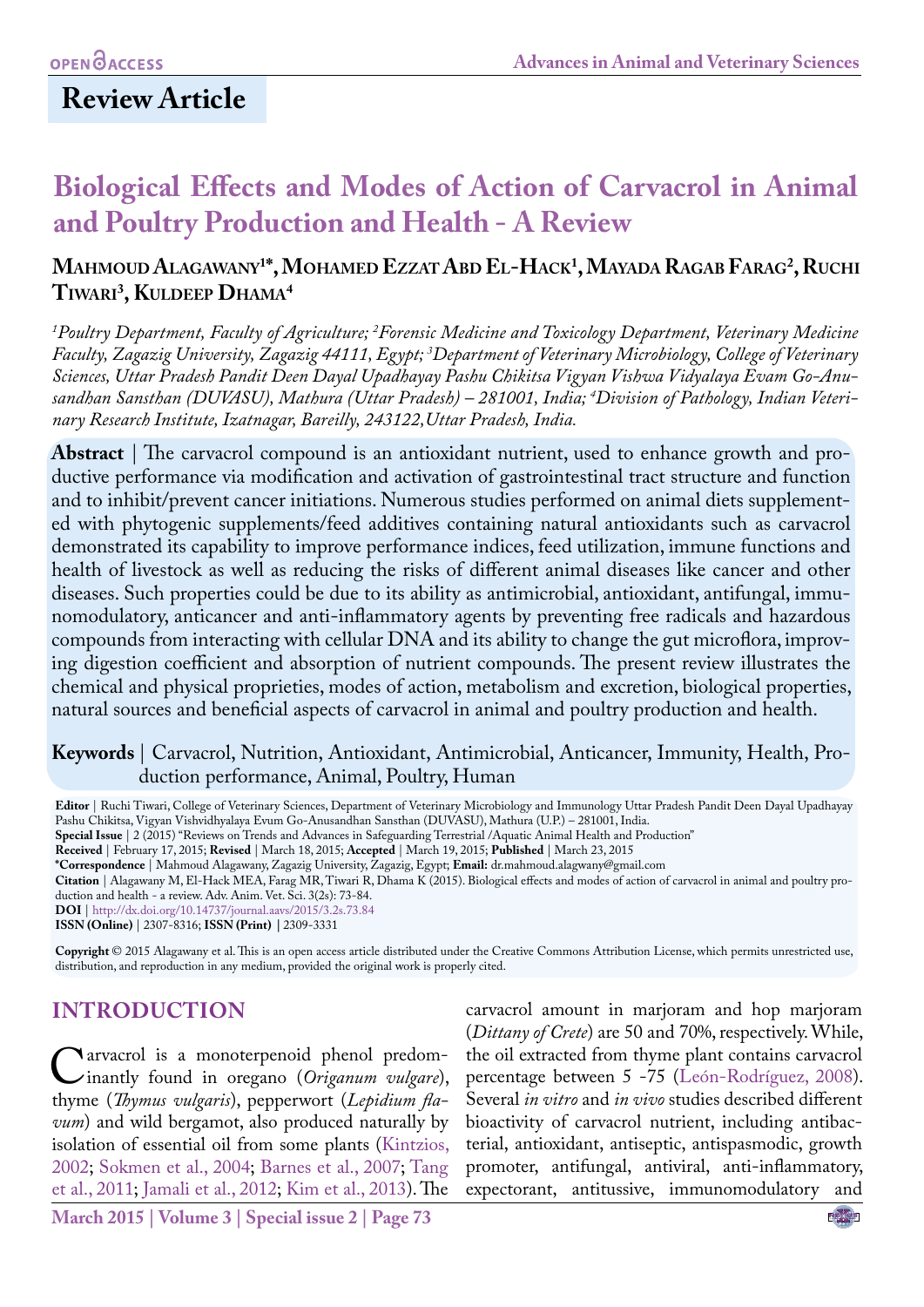chemopreventive as well as modifier of rumen microbial fermentation and reduction of methane emission (Luna et al., 2010; Soltanab et al., 2011; [Hashemipo](#page-8-0)[ur et al., 2013;](#page-8-0) [Bravo et al., 2014\)](#page-8-1).

Carvacrol is molecule that has crucial bioactivities on poultry and animal physiology and metabolism (Reiner et al., 2009), this compound could have antioxidant action on poultry meat when added in the diet. Carvacrol plays a critical role as natural antioxidant in the reduction of lipid peroxidation which leading to oxidative destruction of cellular membranes (Rhee et al., 1996; Yanishlieva et al., 1999). Moreover, the deleterious effect of these compounds may lead to increase in the production of toxic metabolites (free radicals) and also to apoptosis. On the other hand, [Bavadekar](#page-7-1) [\(2012\)](#page-7-1) reported that carvacrol promotes [cell](http://en.wikipedia.org/wiki/Apoptosis) death in prostate cancer cells.

Several studies have been reported the addition of some phytogenic additives or their products such as cold pressed oil, essential oil or extracts to animal and poultry diets that improved live body weight, body weight gain, feed conversion ratio, immune response, antioxidant status, carcass traits and quality, and lowered morbidity and mortality rates ([Ashour et](#page-7-2) [al., 2014](#page-7-2); [Farag et al., 2014](#page-8-2); [Alagawany et al., 2015a](#page-7-3), [2015b](#page-7-4); [Dhama et al., 2015](#page-8-3)). The current review covers many important aspects including the mechanisms of action, metabolism and excretion, biological activities and beneficial applications of carvacrol in animal and poultry production and health.

### **CARVACROL SOURCES**

Carvacrol is a component of some medicinal plants, such as black cumin (*Nigella sativa*), oregano (*Origanum compactum*), *Monarda didyma, Origanum dictamnus, Origanum microphyllum, Origanum onites, Origanum scabrum, Origanum vulgare*, thyme (*Thymus glandulosus*), savory (*Satureja hortensis*) ([Aligiannis et](#page-7-5) [al., 2001;](#page-7-5) [De Vincenzi et al., 2004](#page-8-4); Coskun et al., 2008; [Liolios et al., 2009;](#page-10-0) Figiel et al., 2010). Also, carvacrol has been produced by chemical and biotechnological synthesis via metabolic engineered microorganisms (More et al., 2007).

# **CHEMICAL AND PHYSICAL CHARACTERISTICS**

Carvacrol is an isomer and derivative of phenol,

**March 2015 | Volume 3 | Special issue 2 | Page 74**

**Advances in Animal and Veterinary Sciences** the chemical formula of carvacrol (cymophenol) is C6H3CH3 (OH) (C3H7), a [monoterpenoid](http://en.wikipedia.org/wiki/Monoterpene) phenol [\(Bouchra et al., 2003](#page-8-5); [De Vincenzi et al., 2004](#page-8-4)). Carvacrol is also named 5-isopropyl-2-methylphenol or 2-Methyl-5-(1-methylethyl)-phenol according to International Union of Pure and Applied Chemistry (IUPAC). The structural formula of carvacrol is shown in [Figure 1](#page-1-0).



Cymophenol, С6Н3СН3(ОН)(С3Н7)

5-Isopropyl-2-methylphenol

<span id="page-1-0"></span>**Figure 1:** Basic structural formula of carvacrol and its derivative

Carvacrol is a liquid and has the same taste of thymol. The density of carvacrol ranges from 0.976g/ cm3 at 20°C to 0.975g/cm3 at 25°C. Carvacrol boils at 237~238°C, while its melting point is 1. It can be volatile with steam. Carvacrol is highly lipophilic; the solubility of carvacrol is very high in [carbon tetrachlo](http://en.wikipedia.org/wiki/Carbon_tetrachloride)[ride](http://en.wikipedia.org/wiki/Carbon_tetrachloride), [ethanol,](http://en.wikipedia.org/wiki/Ethanol) [diethyl ether,](http://en.wikipedia.org/wiki/Diethyl_ether) [acetone](http://en.wikipedia.org/wiki/Acetone); but insoluble in water (Ultee et al., 2000). Yadav and Kamble (2009) reported that formation of carvacrol could be resulted from alkylation of o-cresol with propylene or isopropyl alcohol (IPA) over solid acid catalysts.

# **MODES OF ACTION AND BIOLOGICAL ACTIVITIES**

Several modes of action could be obtained by using phytogenic additives, such as affecting feed consumption, enhancing digestive enzymes secretion and increasing the motility of the digestive tract; antimicrobial activity, antiviral activity, antioxidative activity, endocrine and immune stimulation; anthelminthic, coccidiostat and anti-inflammatory activity ([Akyu](#page-6-0)[rek and Yel, 2011](#page-6-0)). Basmacioğlu et al. (2010) affirmed that antioxidative and antimicrobial efficacy of the active component of plant extracts or essential oils had been used in a lot of *in vitro* or *in vivo* experiments, but some questions still remain unanswered concerning the mode of action, optimal dosage, and pathway of metabolism of these additives in poultry.

NE**Xus**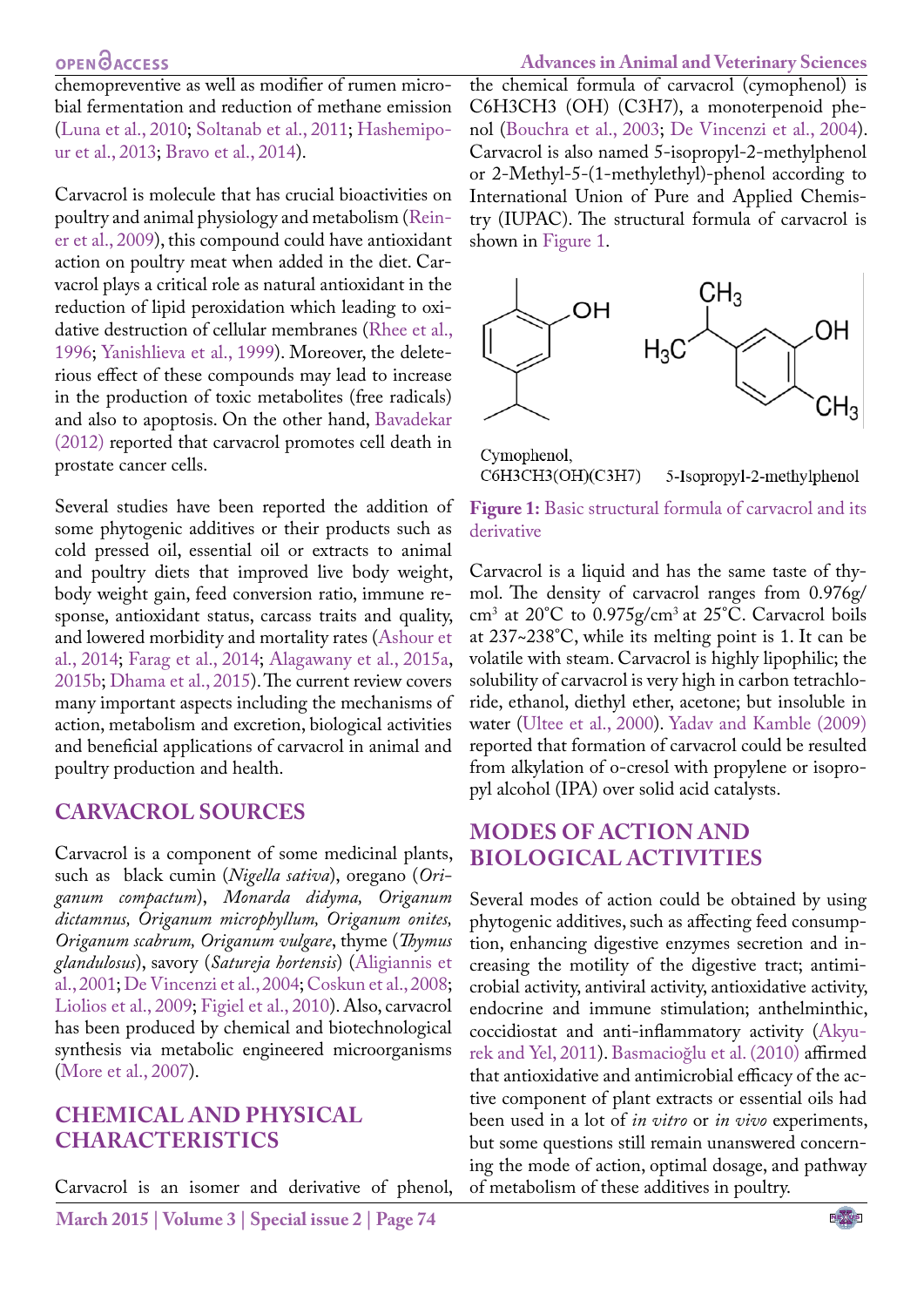

<span id="page-2-0"></span>**Figure 2:** Modes of action and biological activities of carvacrol

In fact, carvacrol component is added to various ingredients, such as nonalcoholic beverages (28.54 mg/ kg), baked goods (15.75 mg/kg), chewing gum (8.42 mg/kg), etc. [\(Fenaroli, 1995](#page-8-6)). However, the mode of action of this compound was unknown by many researchers. A good knowledge of carvacrol mode of action is very required regarding application in nutritional systems. Formerly, Ultee et al. (1998) reported the antimicrobial activity of carvacrol on pathogen *Bacillus cereus*. Carvacrol is a hydrophobic compound and has an effective impact on biological membranes. The modes of action and beneficial aspects of carvacrol are shown in [Figure 2](#page-2-0).

## **METABOLISM AND EXCRETION**

The metabolism and excretion of carvacrol in the body is very quick. The major metabolic pathway of carvacrol is related to the [esterification](http://en.wikipedia.org/wiki/Ester) of [phenolic](http://en.wikipedia.org/wiki/Phenol) group with [glucuronic acid](http://en.wikipedia.org/wiki/Glucuronic_acid)  $(C_6H_{10}O_7)$  and sulfuric acid  $(H_2SO_4)$ . But, a minor route of carvacrol metabolism is [transformation](http://en.wikipedia.org/wiki/Oxidation) of the end [methyl](http://en.wikipedia.org/wiki/Methyl) groups to primary [alcohols](http://en.wikipedia.org/wiki/Alcohols). In an experiment on male albino rats, [Austgulen et al. \(1987\)](#page-7-6) found that rats excreted a major percent of administered carvacrol (1 mmol/ kg) in urine, as its sulphate and glucuronide conjugates, with extensive oxidation of the methyl groups mainly and this gave derivatives of benzyl alcohol and 2- phenylpropanol in addition to their corresponding carboxylic acids. A minor metabolite resulting from

**March 2015 | Volume 3 | Special issue 2 | Page 75**

ring hydroxylation has also been detected. Moreover, the residual of carvacrol or its derivatives in urine was very small after one day only; this phenomenon is a strong indicator of the high speed of the carvacrol metabolism and excretion during the first day.

Michiels et al. (2008) carried out some experiment with gastric fermentation simulation of pig. Results reported 29% degradation of carvacrol in cecum, while jejunum was not affected. When piglets received oral feeding of 13.0, 13.2, 12.5 and 12.7 mg carvacrol /kg body weight, they showed half-life between 1.84 and 2.05 hours in the whole digestive tract. Carvacrol was almost absorbed completely in the proximal small intestine and the stomach. The concentrations of plasma (total of free and conjugated compound) maximized at 1.39 hours and followed by high concentrations in the urine.

# **BENEFICIAL ASPECTS OF CARVACROL**

## **Improving Nutrients Bioavailability and Growth/Productive Performance**

A number of animal and poultry trials have been conducted previously to establish the dependency and functionality of carvacrol and supplementation of it in animal and poultry diets. [Hashemipour et al.](#page-8-0)  [\(2013\)](#page-8-0) reported that feed supplementation with thy-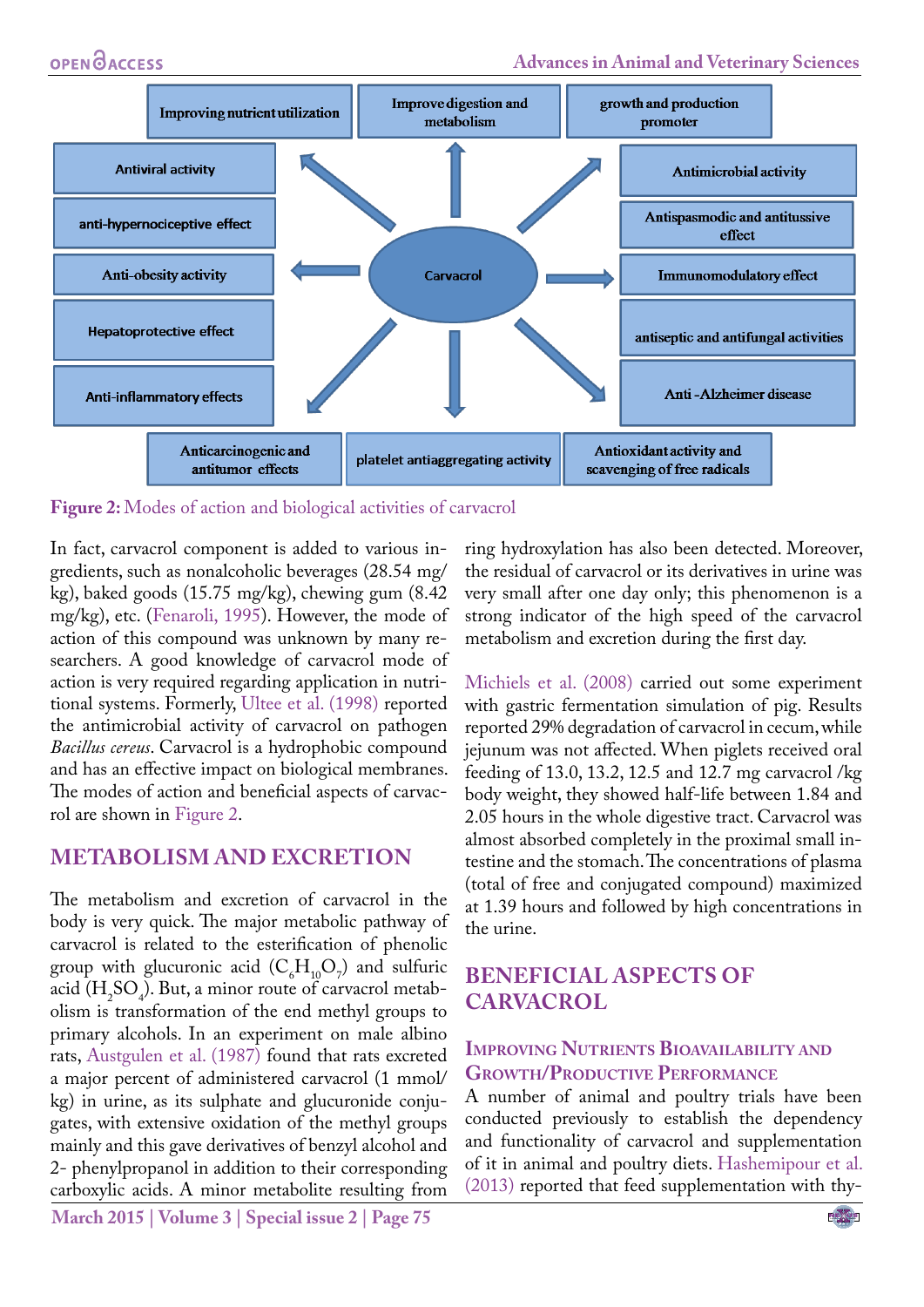mol + carvacrol mixture by 60, 100, and 200 mg/kg of diet improved growth performance, digestive enzyme activities, and antioxidant enzyme activities besides inhibiting lipid peroxidation in broiler chicks. The concentration of IgG in serum was enhanced in the diet supplemented with different plant extracts such as thyme and oregano compared to the control diet in mice and pigs (Namkung et al., 2004).

In 17 days old poults which ate a diet with supplementation of a plant extract containing carvacrol at 300 mg/kg diet, [Jamroz and Kamel \(2002\)](#page-9-3) observed daily body weight gain and feed conversion ratio to be improved by 8.1 and 7.7 %, respectively. [Lee et al.](#page-9-4)  [\(2003a\)](#page-9-4) reported that increased efficiency of feed utilization could be the explanation of thymol and carvacrol effects on performance. [Hernandez et al. \(2004\)](#page-9-5) stated that the improvement of broiler performance fed diets supplemented with several additives such as thymol and carvacrol, pepper essential oils (200 mg/ kg), and rosemary extracts (5,000 mg/kg) could be attributed to its beneficial effects on digestibility.

Jaafari et al. (2012) fed one day female broilers with cholesterol-free or cholesterol-rich diets supplemented with 200 ppm carvacrol for four weeks of age and observed that feed intake and weight gain were reduced but feed conversion got improved. Moreover, plasma concentration of triglyceride was lowered with no effect on plasma content of cholesterol due to dietary carvacrol addition. When carvacrol was supplemented with corn-soybean meal basal diet supplemented with carboxymethyl cellulose, there were no any significant effects on feed efficiency or plasma content of cholesterol. [Lee et al. \(2003b\)](#page-9-6) reported a negative effect on broilers body weight when feeding on 200 ppm carvacrol /kg diet with the same dose of cinnamaldehyde. A study of [Lee et al. \(2004\)](#page-9-7) confirmed the non-significant impact on productive performance traits i.e. live body weight, feed consumption, feed efficiency and ileal content of microbiota by feeding broiler chickens on carvacrol with thymol and organic acids. These previous studies showed an indecisive influence of carvacrol on the efficiency of feed in broiler chickens and additional studies are wanted to get assured results as suggested by Umaya and Manpal (2013). Supplementing the diet of one day old broilers with 5.0 ppm carvacrol for seven days of age, caused an improvement in body weight gain and depressed oocyte shedding, gut lesions in addition

#### **Advances in Animal and Veterinary Sciences**

to lowering gene expression of proinflammatory cytokine during coccidiosis when challenging birds by *Eimeria acervulina* ([Lillehoj et al., 2011](#page-10-1)). Moreover, lipid metabolism, estrogen and androgen metabolism in intestinal intraepithelial lymphocytes were regulated due to carvacrol supplementation in broilers. Feeding chickens on diet supplemented with 5.0 ppm carvacrol/ kg altered the expression of 74 genes in intestinal intra epithelial lymphocytes. Treatment with carvacrol also led to an upregualtion of many genes associated with the metabolic and endocrine system such as protease serine 3 (PRSS3) and selenoprotein X, 1 (SEPX1) [\(Lillehoj et al., 2011](#page-10-1)). Based on the aforementioned results, several studies should be taken place to help in understanding the carvacrol molecular mechanism in the digestive tract of chicken and simplify the development of novel dietary ways to immunomodulate host response in disease or normal cases.

The consumer attention has been raised within the past decades regarding the quality of meat and its products. The poultry meat content of polyunsaturated fatty acids is high; so it is susceptible to oxidative deterioration, which negatively impacts the meat quality. Broilers fed diet contained 150 ppm of carvacrol through the experimental period (1 day - 42 days of age) caused a reduction in thiobarbituric acid production which is a proof of lipid peroxidation in samples of thigh (stored for 5-10 days). Similar results obtained by Yanishlieva et al. (1999); [Annalisa](#page-7-7) [et al. \(2009\);](#page-7-7) Mastromatteo et al. (2009); [Kim et al.](#page-9-8) [\(2010\)](#page-9-8) and [Akalin and Incesu \(2011\)](#page-6-1) revealed that carvacrol supplementation minimized lipid oxidation and microbial load in chicken patties stored at low temperature (0-3°C), as well as improving shelf life and quality of poultry meat. So, using carvacrol as a natural antioxidant could improve quality of poultry products.

#### **Antiviral Activity**

Herbal plants and their derivatives or extracts have been evaluated for their possible antiviral prosperities, including the cold pressed or essential oils of certain commonly used culinary herbs ([Jassim and Naji,](#page-9-9) [2003](#page-9-9); Sokovic et al., 2010). Carvacrol plays a key role as antiviral component against human rotavirus (RV). On the same context, Mexican oregano (*Lippia graveolens*) extract and oil as well as carvacrol component are able to reduce/inhibit the viral diseases in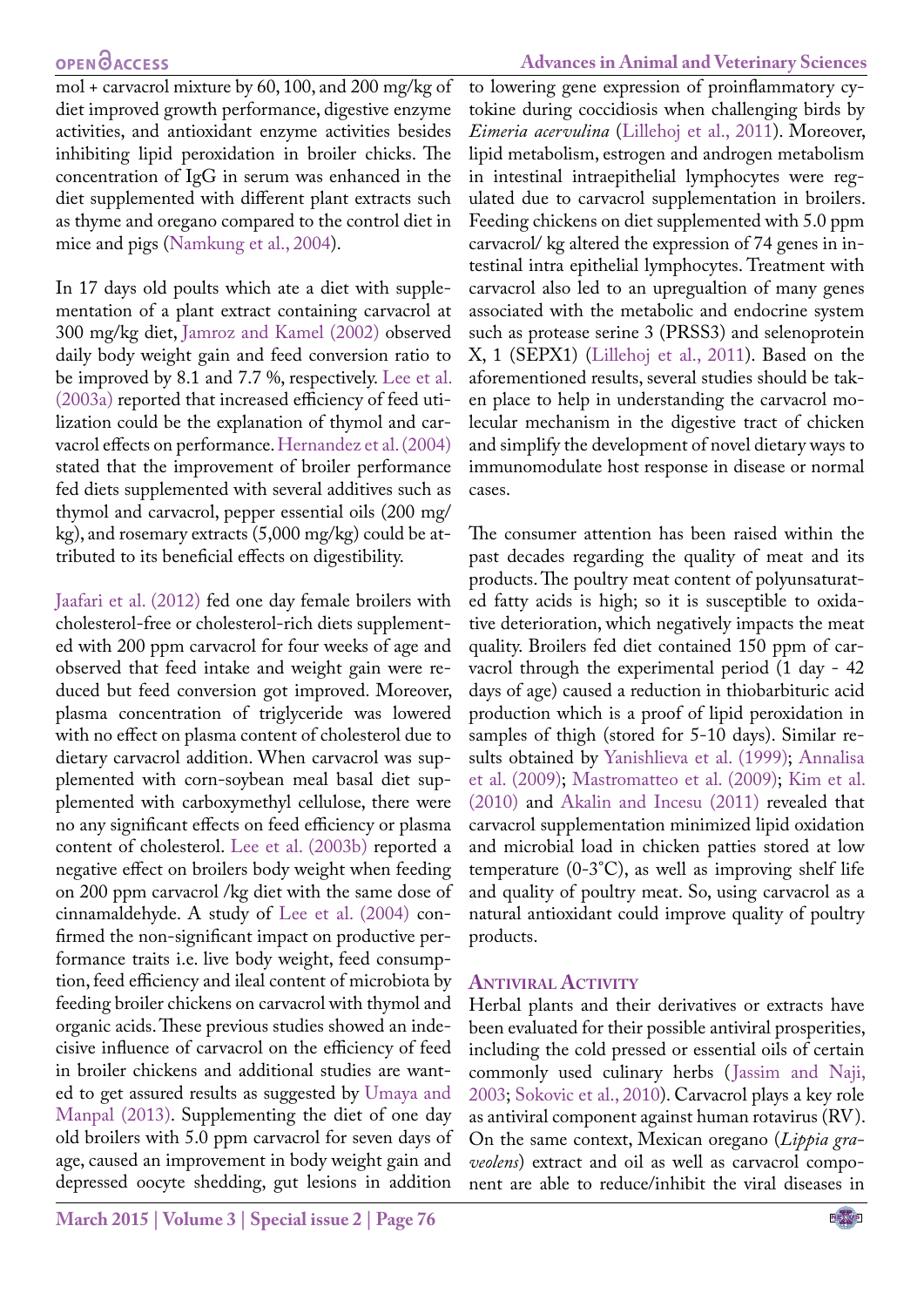animal and human. Specifically, the antiviral activity of oregano and its phenolic components on acyclovir resistant herpes simplex virus type 1 (ACVRHHV-1) and human respiratory syncytial virus (HRSV) and of carvacrol on RV have been documented ([Bernstein,](#page-8-7) [2009](#page-8-7); Pilau et al., 2011).

Oregano essential oils including carvacrol compound have been strongly promoted as natural antiviral factors effective against many viral diseases such as the pandemic H1N1 virus (Vimalanathan and Hudson, 2012). On the contrary, Sokmen et al. (2004) noted that anti-influenza virus activity was not affected by supplementation of oils or extracts derived from oregano. [Gilling et al. \(2014\)](#page-8-8) reported that carvacrol as a natural food is very effective in inhibiting human norovirus within one hour of exposure by acting directly on the viral capsid.

## **Antimicrobial Activity**

The antimicrobial effects of essential oils have been due to the presence of phenolic compounds, such as carvacrol, thymol, eugenol, curcumin and cinnamaldehyde which are presented in essential oils of oregano, thyme, clove, turmeric and cinnamon, respectively (Tsao and Zhou 2000; [Lambert et al. 2001](#page-9-10); Veldhuizen et al., 2006; [Alagawany et al., 2015b](#page-7-4)). Sikkema et al. (1995), [Adam et al. \(1998\)](#page-6-2), Weber and de Bont (1996), [Ben-Arfa et al. \(2006\)](#page-7-8) and Nostro and Papalia (2012) mentioned that the beneficial/inhibitory effects of phenolic compounds could be attributed to the interactions between the effective compounds and cell membrane of microorganisms and is usually associated with the hydrophobicity of these compounds.

[Arsi et al. \(2014\)](#page-7-9) showed that campylobacter numbers were reduced with 1% carvacrol supplementation, or a combination of both thymol and carvacrol at 0.5%. [Friedman et al. \(2002\)](#page-8-9), Sokovic et al. (2002), Nastro et al. (2004), and [Baser \(2008\)](#page-7-10) found antimicrobial influences of carvacrol against many species of microbes such as *Pseudomonas, Aspergillus, Salmonella, Streptococci*, *Listeria*, *Bacillus* and *Fusarium*. [Burt et al.](#page-8-10) [\(2005](#page-8-10) and [2007](#page-8-11)) observed that carvacrol supplement as antimicrobial component has a significant impact on harmful bacteria including *Escherichia coli* and *Salmonella* numbers in chickens, this effect may be attributed to inhibit the growth of pathogenic bacteria by carvacrol vapour. [Johny et al. \(2010\)](#page-9-11) postulated that carvacrol and eugenol decreased (*P*≤ 0.05) *Salmonella*

Enteritidis and *C. jejuni* counts in chicken cecal contents to <1.0  $log_{10}$  cfu/ml at 50 and 75 mM and 20 and 30 mM, respectively.

# **Antioxidant Activity and Scavenging of Free Radicals**

Free radicals or reactive oxygen intermediates are generated by cells during the normal metabolism. When free radicals such as superoxide radical  $(O_2, -)$ , hydrogen peroxide  $(H_2O_2)$  and hydroxyl radical (OH.) are accumulated excessively, this leads to a damage in tissue and privation of many cellular functions. Carvacrol as an antioxidant protects the cells against free radicals. Moreover, antioxidants inhibit prostaglandin synthesis and induct drug-metabolizing enzymes in addition to many biological activities as reported by [Azirak and Rencuzogullari \(2008\).](#page-7-11)

Some studies assured the efficiency of carvacrol in scavenging free radicals i.e. nitric oxide, superoxide radicals, peroxyl radicals and hydrogen peroxide (Kohen and Nyska, 2002; [Aristatile et al., 2010\)](#page-7-12). The existence of hydroxyl group (OH) which linked to aromatic ring is suggested to be the reason for the highly antioxidant activity of carvacrol either *in vitro* or *in vivo* as explained by [Aeschbach et al. \(1994\)](#page-6-3) and Guimaraes et al. (2010). The reaction of carvacrol with a free radical is facilitated due to its weak acid character, so donating hydrogen atoms to an unpaired electron, producing another radical that is stabilized by electron scattering generated at a molecule resonance structure [\(Aristatile et al., 2010\)](#page-7-12).

Supplemental oregano by 50 to 100 mg/kg to broiler chick diets exerted an antioxidant effect in the broiler tissues ([Botsoglou et al., 2002\)](#page-8-12). Ruberto et al. (2000), [Alma et al. \(2003\),](#page-7-13) and Luna et al. (2010) reported that the diet unsupplemented with carvacrol or thymol has similar effectiveness to inhibit the oxidation of lipids than the synthetic antioxidant supplementation such as butylated hydroxytoluene, ascorbic acid and vitamin E, and could be considered good natural additives to be applied in animal and poultry industry to improve the performance and health. Animals fed diet supplemented with carvacrol had greater concentrations of SOD and GSH-PX and more level of poly unsaturated fatty acids (PUFA) in the brain phospholipids than the unsupplemented control (Youdim and Deans, 2000).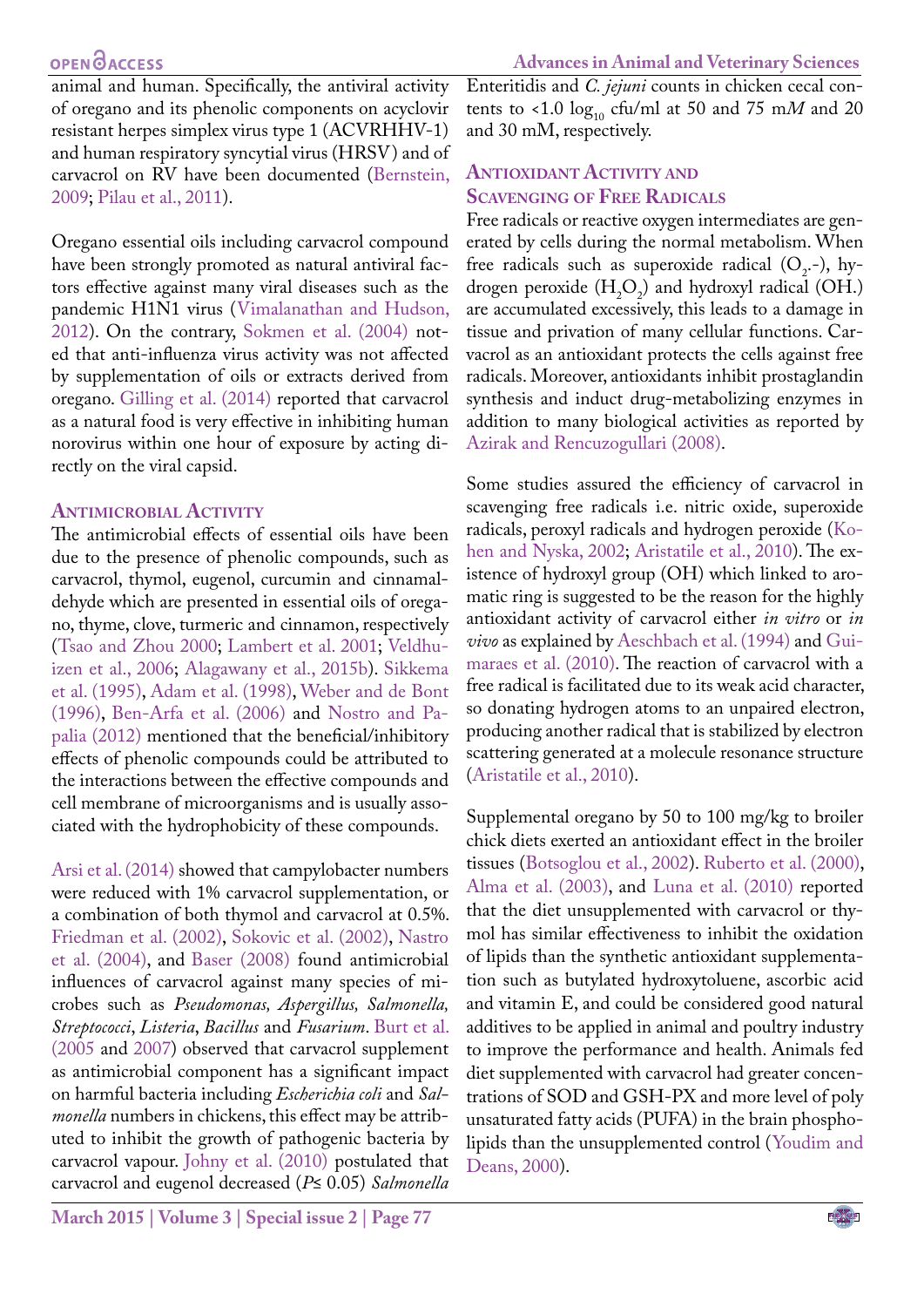#### **IMMUNOMODULATORY EFFECT**

Improving poultry immunity is one of the main goals to prevent infectious diseases. Immunodeficiency could occurr by several factors including abuse of antibiotics, vaccination failure or immune-suppressive infectious diseases. To improve the bird's immunity and decrease the susceptibility to infectious diseases, immune stimulators could be used. [Acamovic and Brooker](#page-6-4)  [\(2005\)](#page-6-4) and Silveira et al. (2013) reported that herbs rich in flavonoids such as thyme and carvacrol could improve the immune functions through acting as antioxidants and extending the activity of vitamin C.

[Botsoglou et al. \(2002](#page-8-12)) expected to find an improvement in the immune responses of chicks because of the assured antioxidant, antibacterial and antiviral activities of carvacrol which had been reported by many researchers. [Lillehoj et al. \(2011\)](#page-10-1) pointed out that feeding birds with diets containing plant-derived phytonutrients such as carvacrol, thymol, cinnamaldehyde, capsicum and oleoresin significantly improved the immune response in chickens and lowered poultry infectious diseases. Furthermore, [Hashemipour](#page-8-0)  [et al. \(2013\)](#page-8-0) reported that feeding birds with diets contained carvacrol plus thymol linearly increased (*P*<0.01) the primary and secondary response against SRBC antigen and IgG.

#### **Anti-carcinogenic and Antiplatelet Effects**

Some natural antioxidants such as carvacrol exert anticarcinogenic and platelet antiaggregating impacts ([Karkabounas et al., 1997](#page-9-12) and [2002](#page-9-13); [Evangelou et](#page-8-13)  [al., 1998;](#page-8-13) [Liasko et al., 1998](#page-10-2); [Ipeka et al., 2005\)](#page-9-14). Also, [Karkabounas et al. \(2006\)](#page-9-15) and Michiels et al. (2008) affirmed the effect of carvacrol as anticancer and antiplatelet *in vivo* and *in vitro* during hepatocellular carcinoma, pulmonary tumors and chemical induced carcinogenesis. As well, [Aydin et al. \(2007\)](#page-7-14) and [Jay](#page-9-16)[akumar et al. \(2012\)](#page-9-16) suggested that carvacrol exhibits antigenotoxic activity at nontoxic concentrations (<0.05 mM) but it needs more investigation.

[Arunasree \(2010\),](#page-7-15) Yin et al. (2012), and [Al-Fatlawi et](#page-7-16)  [al. \(2014\)](#page-7-16) pointed out genomic DNA fragmentations and caspase-3, -6 or -9 enzymes gene expression were induced by carvacrol supplementation; also carvacrol addition induced apoptosis regulatory genes in human breast cancer cell line (MCF-7) cells and retarded growth. Carvacrol plays an important therapeutic role in treating cancer including cervical cancer cells [\(Arunasree, 2010;](#page-7-15) Mehdi et al., 2011).

#### **Hepatoprotective Effect**

In a D-galactosamine induced rat model, carvacrol exhibited a hepatoprotective role either *in vivo* or *ex vivo.* [Aeschbach et al. \(1994\),](#page-6-3) [Aristatile et al. \(2009a\)](#page-7-12) and Guimaraes et al. (2010) revealed that using carvacrol at the level of 80 mg/kg body weight in rat helped restoring the concentrations of lipid peroxidation products, lipids content in kidney, liver and blood plasma to its normal values. In addition, enzymic and non-enzymic antioxidants concentrations induced by D- galactosamine also restored to normal by carvacrol. The aforementioned authors added that the treatment with carvacrol restored and controlled the damage of DNA and the reductions in mitochondrial enzymes which induced by D-galactosamine.

In fact, lake of glucose and oxygen needed for metabolism of the cell could be happened if blood flow to an organ was insufficient or stopped resulting in ischemia. Reperfusion is a term of the restoration of blood flow to the tissue after the elimination of the causative agent for ischemia. As a result to reperfusion, toxic products pass to the circulation system. During liver surgery, renal I/R injury and liver transplantations, hepatic ischemia is a frequent problem. [Canbek et al. \(2008\)](#page-8-14), [Aristatile et al. \(2009b\)](#page-7-17) reported that carvacrol protects liver during renal I/R injury and hepatic I/R injury through improving liver antioxidant defence and minimizing the products of lipid peroxidation.

#### **Anti-inflammatory and Antihypernociceptive Effects**

Hypersensitivity of nociceptive pathways causes inflammatory hyperalgesia or it could be called hypernociception. The immune system cells release the mediators such as interleukins, cytokines or tumor necrosis factor-α during inflammation. The previous action activates the higher order neurons which exist in the transmission of the nociceptive input and also activates the primary nociceptors. Trabace et al. (2011) stated that pain sensitivity increased in laboratory animals as a result to the aforementioned hypersensitivity of nociceptive pathways which contributes to hypernociception. The threshold sensitivity of mice exposed to carrageenan was improved by using carvacrol at the dose of 50 and 100 mg/kg compar-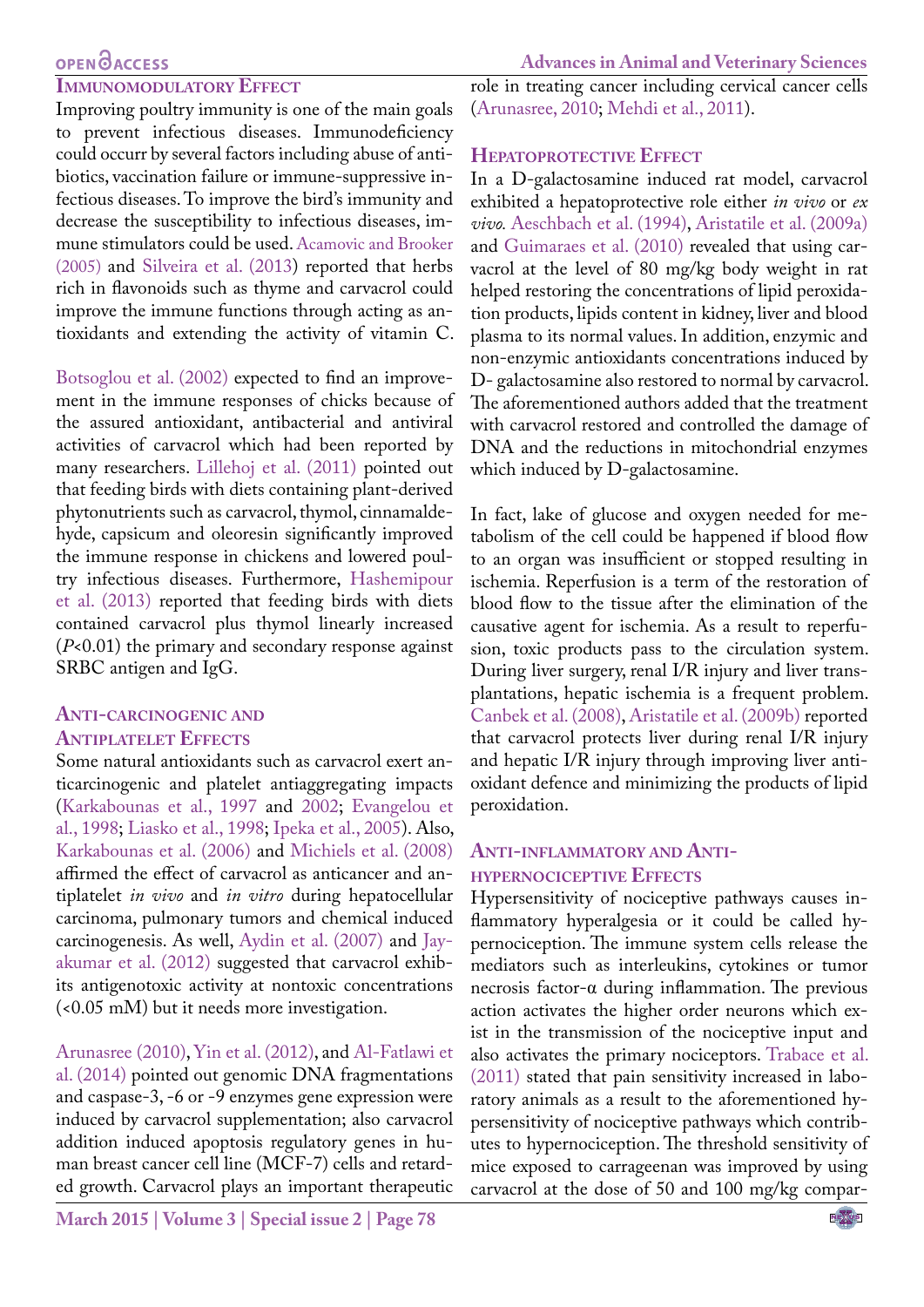**Advances in Animal and Veterinary Sciences**

ing to indomethacin and standard drug. Marchand el al. (2005) reported that the method of carvacrol in inhibiting hypernociception is to inhibit the migration of mononuclear cells and neutrophils concluded in the production of proinflammatory cytokines such as nitric oxide and consequently a decrease in prostaglandins. The morphology of the cells did not affect due to carvacrol treatment excepting a decrease in the TNF-α levels in pleural lavage. [Hotta et al. \(2010\)](#page-9-17), and [Guimaraes et al. \(2012\)](#page-8-15) found an anti-hypernociceptive effect of carvacrol by decreasing the levels of enzyme responsible for inducing nitric oxide synthase and in turns the macrophages content of nitric oxide. Marchand et al. (2005), [Kaufmann et al. \(2011\),](#page-9-18) and Uyanoglu et al. (2011) had contradicting reports regarding including the antioxidant effect of carvacrol in controlling nitric oxide production and lipid perox-

#### **Anti-obesity Effect**

idation during hypernociception.

Obesity is a [medical condition](http://en.wikipedia.org/wiki/Medical_condition) in which excess [body](http://en.wikipedia.org/wiki/Body_fat) [fat](http://en.wikipedia.org/wiki/Body_fat) accumulates to the extent that it may have a negative effect on health, leading to increased health problems. It is like other chronic diseases such as hyperlipidemia, cancers and diabetes. Umaya and Manpal (2013) stated that the main factor in enhancing obesity and attributed to the metabolic diseases in humans and animal models is the consumption of high levels of fat in the diet and they found that carvacrol caused an inhabiting of fat accumulation between cells and adipocyte differentiation in mouse embryo 3T3- L1 cells. Also, results showed that diet high in fat and supplemented with carvacrol decreased total visceral fat, plasma and liver total cholesterol, HDL-cholesterol, triglyceride and free fatty acids of mice. Moreover, carvacrol decreased the expression of adipogenesis related genes- fibroblast growth factor receptor in visceral adipose tissues. Also, carvacrol decreased the expression of receptors which stimulates the intake of fat rich diet such as galanin receptor 1 and 2.

Wieten et al. (2010), and [Cho et al. \(2012\)](#page-8-16) found that free fatty acid levels and the mRNA and protein levels of toll-like receptors were reduced by carvacrol. Free fatty acids in high levels are reported in obese animals, because of their release either from high fat diet or from adipose tissues. Carvacrol as anti-obese drug needs for more detailed studies to be recommended for this purpose.

# **CONCLUSION**

This review highlights the beneficial applications of the dietary addition of carvacrol as a natural antioxidant or growth enhancer with useful activities on feed efficiency, nutrient bioavailability, immunity, oxidative status, egg quality parameters and growth/productive performances. Furthermore, useful impacts of lowered serum and meat MDA, lipid peroxidation have been noted in poultry and animal fed rations supplemented with carvacrol, indicating the beneficial effects and important role of carvacrol dietary supplementation which could be due to its pharmacological effects and beneficial health effects, such as antimicrobial, antioxidant, anticancer, antiplatelet, antiviral, anti-inflammatory, antifungal, and growth promoting properties. Exploration of the carvacrol modes of action like nutritional, pharmacological, health benefits and biological properties may play crucial role in its beneficial usages in poultry farm and animal management systems by providing further understanding of the health applications and increasing performance parameters in agriculture species.

# **ACKNOWLEDGEMENTS**

All the authors of the manuscript thank and acknowledge their respective Universities and Institutes.

## **REFERENCES**

- <span id="page-6-4"></span>• Acamovic T, Brooker JD (2005). Biochemistry of plant secondary metabolites and their effects in animals. Proc. Nutr. Soc. 64: 403–412. [http://dx.doi.](http://dx.doi.org/10.1079/PNS2005449) [org/10.1079/PNS2005449](http://dx.doi.org/10.1079/PNS2005449)
- <span id="page-6-2"></span>• Adam K, Sivropoulou A, Kokkini S, Lanaras T, Arsenakis M (1998). Antifungal activities of Origanum vulgare subsp. hirtum, Mentha spicata, Lavandula angustifolia, and Salvia fruticosa essential oils against human pathogenic fungi. J. Agric. Food. Chem. 46:1739-1745. [http://dx.doi.org/10.1021/](http://dx.doi.org/10.1021/jf9708296) [jf9708296](http://dx.doi.org/10.1021/jf9708296)
- <span id="page-6-3"></span>• Aeschbach R, Loliger J, Scott BC, Murcia A, Butler J, Halliwell B, Aruoma OI (1994). Antioxidant actions of thymol, carvacrol, 6- gingerol, zingerone and hydroxytyrosol. Food Chem. Toxicol. 32: 31-36. [http://dx.doi.org/10.1016/0278-6915\(84\)90033-4](http://dx.doi.org/10.1016/0278-6915(84)90033-4)
- <span id="page-6-1"></span>• Akalin G, Incesu Z (2011). The effects of carvacrol on apoptosis of H-RAS and N-RAS transformed cell lines. Turk. J. Pharm. Sci. 8: 105-116.
- <span id="page-6-0"></span>• Akyurek H, Yel A (2011). Influence of dietary thymol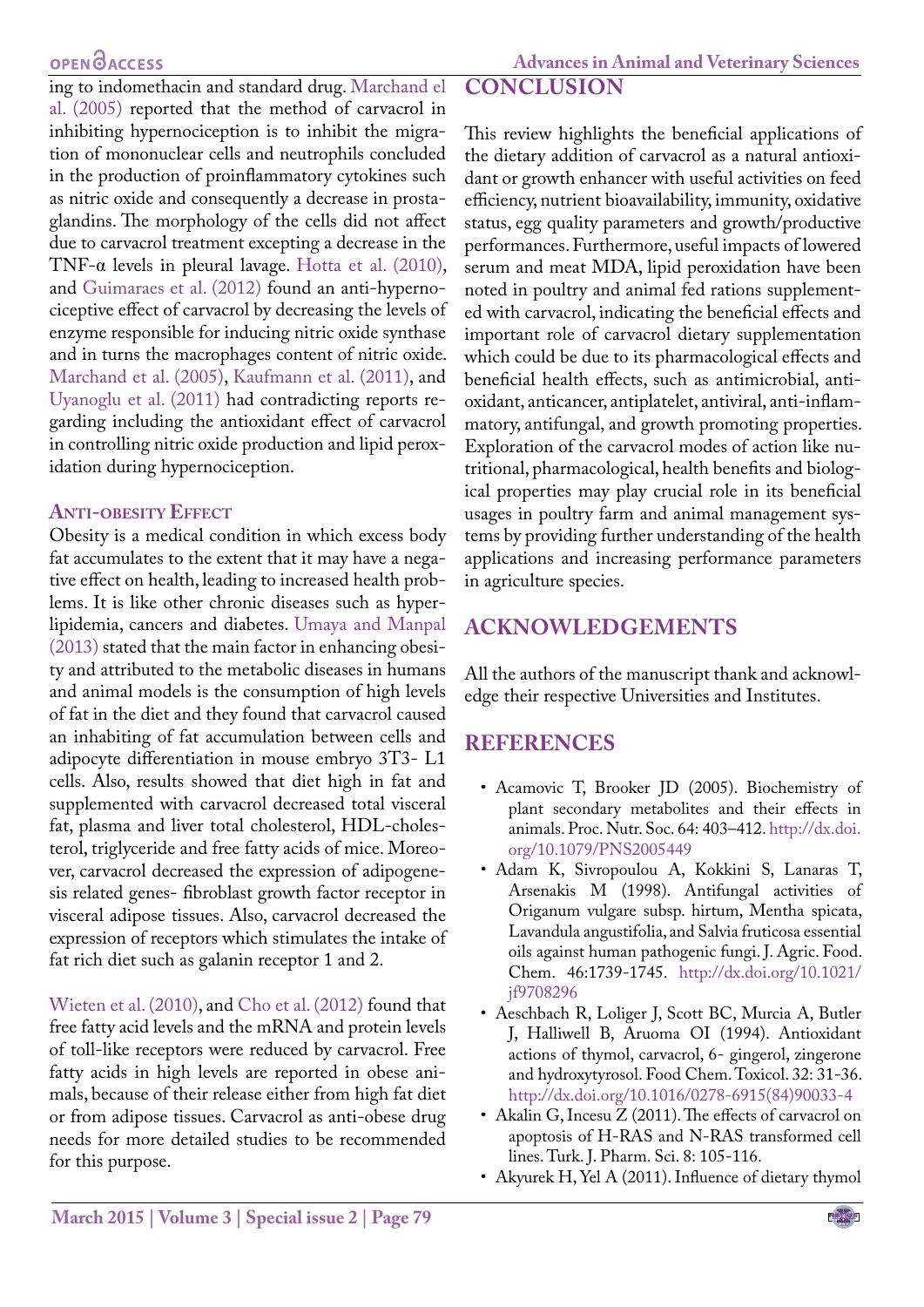# **OPEN**OACCESS

and carvacrol preparation and/or an organic acid blend on growth performance, digestive organs and intestinal microbiota of broiler chickens. African J. Micro. Res. 5: 979-84.

- <span id="page-7-3"></span>• Alagawany MM, Farag MR, Dhama K, Abd El-Hack ME, Tiwari R, Alam GM (2015a). Mechanisms and Beneficial Applications of Resveratrol as Feed Additive in Animal and Poultry Nutrition: A Review. Int. J. Pharmacol. 11: 213-221. [http://](http://dx.doi.org/10.3923/ijp.2015.213.221) [dx.doi.org/10.3923/ijp.2015.213.221](http://dx.doi.org/10.3923/ijp.2015.213.221)
- <span id="page-7-4"></span>• Alagawany MM, Farag MR, Dhama K (2015b). Nutritional and biological effects of turmeric (*Curcuma longa*) supplementation on performance, serum biochemical parameters and oxidative status of broiler chicks exposed to endosulfan in the diets. Asian J. Anim. Vet. Adv. 10: 86-96. [http://dx.doi.](http://dx.doi.org/10.3923/ajava.2015.86.96) [org/10.3923/ajava.2015.86.96](http://dx.doi.org/10.3923/ajava.2015.86.96)
- <span id="page-7-16"></span>• Al-Fatlawi AA, Rahisuddin, Ayaz A (2014). Cytotoxicity and pro-apoptotic activity of carvacrol on human breast cancer cell line MCF-7. World J. Pharm. Sci. 2(10): 1218-1223.
- <span id="page-7-5"></span>• Aligiannis N, Kalpoutzakis E, Mitaku S, Chinou IB (2001). Composition and antimicrobial activity of the essential oils of two Origanum species. J. Agric. Food Chem. 49(9): 4168–4170. [http://dx.doi.](http://dx.doi.org/10.1021/jf001494m) [org/10.1021/jf001494m](http://dx.doi.org/10.1021/jf001494m)
- <span id="page-7-13"></span>• Alma MH, Mavi A, Jildirim A, Diprak M, Hirata T (2003). Screen¬ing chemical composition and *in vitro* antioxidant and antimi¬crobial activities of the essential oils from *Oreganum Synaceum* L growing in Turkey. Biol. Pharm. Bul. 26: 1725–1729. [http://](http://dx.doi.org/10.1248/bpb.26.1725) [dx.doi.org/10.1248/bpb.26.1725](http://dx.doi.org/10.1248/bpb.26.1725)
- <span id="page-7-7"></span>• Annalisa L, Mastromatteo M, Sinigaglia M, Corbo MR (2009). Combined effects of thymol, carvacrol and grapefruit seed extract on lipid oxidation and colour stability of poultry meat preparations. Int. J. Food Sci. Tech. 44: 2256-2267. [http://dx.doi.](http://dx.doi.org/10.1111/j.1365-2621.2009.02067.x) [org/10.1111/j.1365-2621.2009.02067.x](http://dx.doi.org/10.1111/j.1365-2621.2009.02067.x)
- Aristatile B, Numair AKS, Veeramani C, Pugalendi KV (2009a). Antihyperlipidemic effect of carvacrol on D-galactosamine induced hepatotoxic rats. J. Basic. Clin. Physiol. Pharmacol. 20: 15-27. [http://](http://dx.doi.org/10.1515/JBCPP.2009.20.1.15) [dx.doi.org/10.1515/JBCPP.2009.20.1.15](http://dx.doi.org/10.1515/JBCPP.2009.20.1.15)
- <span id="page-7-17"></span>• Aristatile B, Numair AKS, Veeramani C, Pugalendi KV (2009b). Effect of carvacrol on hepatic marker enzymes and antioxidant status in D-galactosamine induced-hepatotoxicity in rats. Fundam. Clin. Pharmacol. 23: 757-765. [http://dx.doi.org/10.1111/](http://dx.doi.org/10.1111/j.1472-8206.2009.00721.x) [j.1472-8206.2009.00721.x](http://dx.doi.org/10.1111/j.1472-8206.2009.00721.x)
- <span id="page-7-12"></span>• Aristatile B, Numair AKS, Assaf AHA, Veeramani C, Pugalendi KV (2010). Protective effect of carvacrol on oxidative stress and cellular DNA damage induced by UVB irradiation in human peripheral lymphocytes. J. Biochem. Mol. Toxic. 1-11. [http://](http://dx.doi.org/10.1002/jbt.20355) [dx.doi.org/10.1002/jbt.20355](http://dx.doi.org/10.1002/jbt.20355)

**March 2015 | Volume 3 | Special issue 2 | Page 80**

- <span id="page-7-9"></span>• Arsi K, Donoghue AM, Venkitanarayanan K, Kollanoor JA, Fanatico AC, Blore PJ, Donoghue DJ (2014). The Efficacy of the Natural Plant Extracts, Thymol and Carvacrol against Campylobacter Colonization in Broiler Chickens. J. Food Saf. 34(4): 321-325. <http://dx.doi.org/10.1111/jfs.12129>
- <span id="page-7-15"></span>• Arunasree KM (2010). Anti-proliferative effects of carvacrol on a human metastatic breast cancer cell line, MDA-MB 231. Phytomedicine. 17: 581–588. <http://dx.doi.org/10.1016/j.phymed.2009.12.008>
- <span id="page-7-2"></span>• Ashour EA, Alagawany M, Reda FM, Abd El-Hack ME (2014). Effect of Supplementation of Yucca schidigera Extract to Growing Rabbit Diets on Growth Performance, Carcass Characteristics, Serum Biochemistry and Liver Oxidative Status. Asian J. Anim. Vet. Adv. 9: 732-742. [http://dx.doi.](http://dx.doi.org/10.3923/ajava.2014.732.742) [org/10.3923/ajava.2014.732.742](http://dx.doi.org/10.3923/ajava.2014.732.742)
- <span id="page-7-6"></span>• Austgulen LT, Solheim E, Scheline RR (1987). Metabolism in rats of p-cymene derivatives: carvacrol and thymol. Pharmacol. Toxicol. 61(2): 98– 102. [http://dx.doi.org/10.1111/j.1600-0773.1987.](http://dx.doi.org/10.1111/j.1600-0773.1987.tb01783.x) [tb01783.x](http://dx.doi.org/10.1111/j.1600-0773.1987.tb01783.x)
- <span id="page-7-14"></span>• Aydin Y, Kutlay O, Ari S, Duman S, Uzuner K, Aydin S (2007). Hypotensive effects of carvacrol on the blood pressure of normotensive Rats. Planta Med. 73: 1365-71. [http://dx.doi.org/10.1055/s-2007-990236](http://dx.doi.org/10.1055/s-2007-990236 )
- <span id="page-7-11"></span>• Azirak S, Rencuzogullari E (2008). The *in vivo* genotoxic effects of carvacrol and thymol in rat bone marrow cells. Environ. Toxicol. 23: 728-735. [http://](http://dx.doi.org/10.1002/tox.20380) [dx.doi.org/10.1002/tox.20380](http://dx.doi.org/10.1002/tox.20380)
- Baik JS, Kim SS, Lee JA, Oh TH, Kim JY, Lee NH, Hyun CG (2008). Chemical composition and biological activities of essential oils extracted from Korean endemic citrus species. J. Microbiol. Biotech. 18: 74–79.
- <span id="page-7-0"></span>• Barnes J Anderson LA, Phillipson JD (2007). Herbal medicines. 3rd ed, Pharmaceutical press, London, UK.
- <span id="page-7-10"></span>• Baser KHC (2008). Biological and pharmacological activities of carvacrol and carvacrol bearing essential oils. Curr. Pharm. Des. 14: 3106-3120. [http://dx.doi.](http://dx.doi.org/10.2174/138161208786404227) [org/10.2174/138161208786404227](http://dx.doi.org/10.2174/138161208786404227)
- Basmacioğlu MH, Baysal S, Misirlioglu Z, Polat M, Yilmaz H, Turan N (2010). Effects of oregano essential oil with or without feed enzymes on growth performance, digestive enzyme, nutrient digestibility, lipid metabolism and immune response of broilers fed on wheat-soybean meal diets. Br. Poult. Sci. 51: 67–80. [http://dx.doi.](http://dx.doi.org/10.1080/00071660903573702) [org/10.1080/00071660903573702](http://dx.doi.org/10.1080/00071660903573702)
- <span id="page-7-1"></span>• Bavadekar S (2012). http://www.liu.edu/Brooklyn/ About/News/Press-Releases/2012/April/BK-PR-Apr25-2012.aspx.
- <span id="page-7-8"></span>• Ben-Arfa A, Combes S, Preziosi-Belloy L, Gontard N, Chalier P (2006). Antimicrobial activity of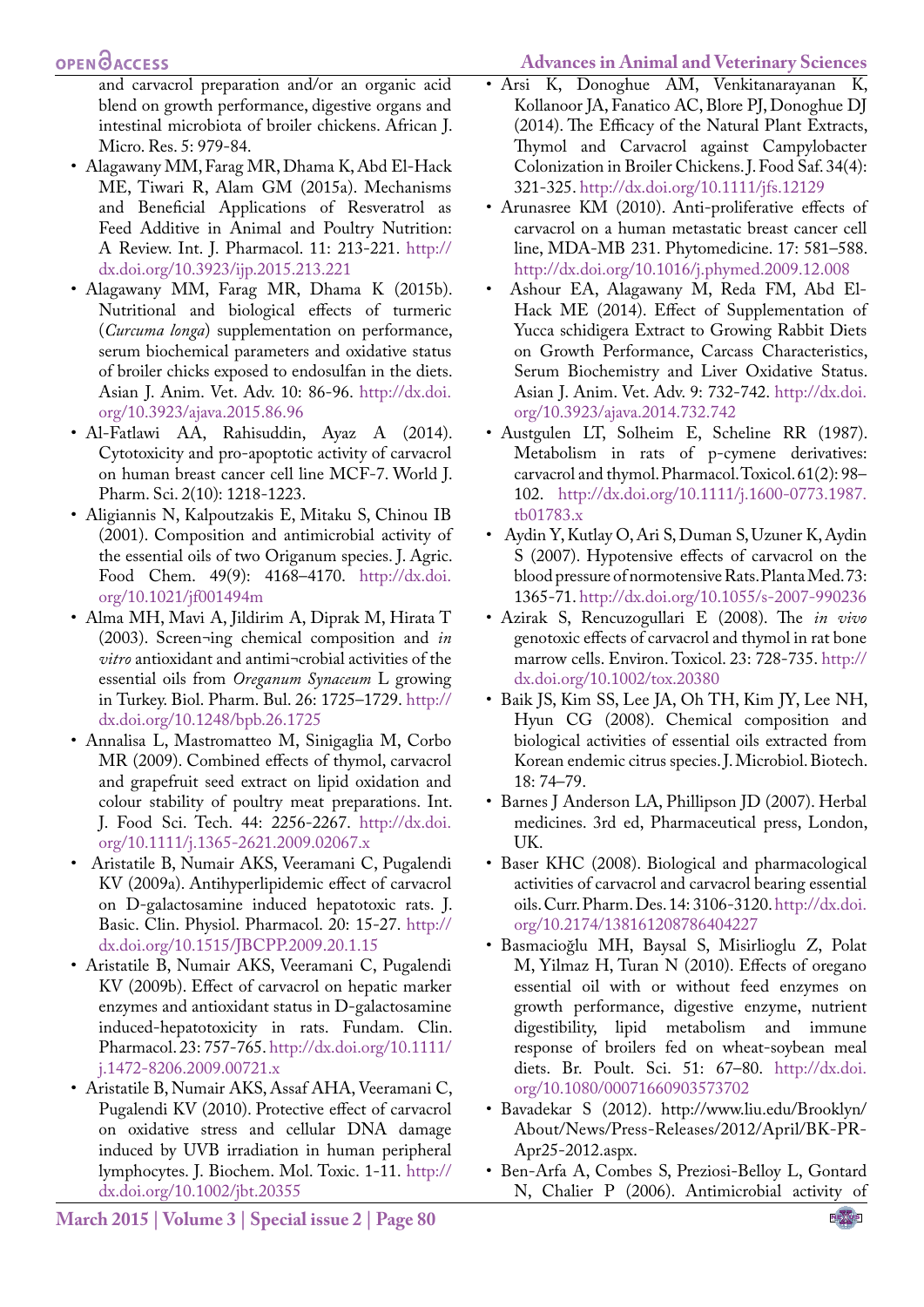carvacrol related to its chemical structure. Lett. Appl. Microbiol. 43(2): 149-154. [http://dx.doi.](http://dx.doi.org/10.1111/j.1472-765X.2006.01938.x) [org/10.1111/j.1472-765X.2006.01938.x](http://dx.doi.org/10.1111/j.1472-765X.2006.01938.x)

- <span id="page-8-7"></span>• Bernstein DI (2009). The changing epidemiology of rotavirus gastroenteritis. Introduction. Pediatr. Infect. Dis. J. 28 (3 Suppl): S49. [http://dx.doi.](http://dx.doi.org/10.1097/INF.0b013e3181967bda) [org/10.1097/INF.0b013e3181967bda](http://dx.doi.org/10.1097/INF.0b013e3181967bda)
- <span id="page-8-12"></span>• Botsoglou NA, Florou-Paner P, Christaki E, Fletouris DJ, Spais AB (2002). Effect of dietary oregano essential oil on performance of chickens and on iron-induced lipid oxidation of breast, thigh and abdominal fat tissues. Br. Poult. Sci. 43: 223– 230. <http://dx.doi.org/10.1080/00071660120121436>
- <span id="page-8-5"></span>• Bouchra C, Achouri M, Idrissi HLM, Hmamouchi M (2003). Chemical composition and antifungal activity of essential oils of seven *Moroccan Labiatae*  against *Botrytis cinerea* Pers: Fr. J. Ethnopharmacol. 89(1): 165–169. [http://dx.doi.org/10.1016/S0378-](http://dx.doi.org/10.1016/S0378-8741(03)00275-7) [8741\(03\)00275-7](http://dx.doi.org/10.1016/S0378-8741(03)00275-7)
- <span id="page-8-1"></span>• Bravo D, Pirgozliev V, Rose SP (2014). A mixture of carvacrol, cinnamaldehyde, and capsicum oleoresin improves energy utilization and growth performance of broiler chickens fed maize-based diet. J. Anim. Sci. 92(4): 1531-1536. [http://dx.doi.org/10.2527/](http://dx.doi.org/10.2527/jas.2013-6244) [jas.2013-6244](http://dx.doi.org/10.2527/jas.2013-6244)
- <span id="page-8-10"></span>• Burt SA, Vlielander R, Haagsman HP, Veldhuizen EJ (2005). Increase in activity of essential oil components carvacrol and thymol against *Escherichia coli* O157:H7 by addition of food stabilizers. J. Food Prot. 68(5): 919-926.
- <span id="page-8-11"></span>• Burt SA, Fledderman MJ, Haagsman HP, van Knapen F, Veldhuizen EJ (2007). Inhibition of Salmonella enterica serotype Enteritidis on agar and raw chicken by carvacrol vapour. Int. J. Food Microbiol. 119(3): 3 46-350.
- <span id="page-8-14"></span>• Canbek M1, Uyanoglu M, Bayramoglu G, Senturk H, Erkasap N, Koken T, Uslu S, Demirustu C, Aral E, Husnu CBK (2008). Effects of carvacrol on defects of ischemiareperfusion in the rat liver. Phytomed. 15: 447-452. [http://dx.doi.org/10.1016/j.](http://dx.doi.org/10.1016/j.phymed.2007.11.022) [phymed.2007.11.022](http://dx.doi.org/10.1016/j.phymed.2007.11.022)
- <span id="page-8-16"></span>• Cho S, Choi Y, Park S, Park T (2012). Carvacrol prevents diet-induced obesity by modulating gene expressions involved in adipogenesis and inflammation in mice fed with high-fat diet. J. Nutr. Biochem. 23: 192-201. [http://dx.doi.org/10.1016/j.](http://dx.doi.org/10.1016/j.jnutbio.2010.11.016) [jnutbio.2010.11.016](http://dx.doi.org/10.1016/j.jnutbio.2010.11.016)
- Coskun S, Girisgin O, Kürkcüoglu M, Malyer H, Girisgin AO, Kirimer N, Baser KH (2008). Acaricidal efficacy of *Origanum onites* L. essential oil against *Rhipicephalus turanicus* (Ixodidae). Parasitol. Res. 103(2): 259–261. [http://dx.doi.org/10.1007/](http://dx.doi.org/10.1007/s00436-008-0956-x) [s00436-008-0956-x](http://dx.doi.org/10.1007/s00436-008-0956-x)
- <span id="page-8-4"></span>• De Vincenzi M, Stammati A, De Vincenzi A, Silano M (2004). Constituents of aromatic plants:

**March 2015 | Volume 3 | Special issue 2 | Page 81**

**Advances in Animal and Veterinary Sciences** carvacrol. Fitoterapia. 75(7-8): 801-804. [http://](http://dx.doi.org/10.1016/j.fitote.2004.05.002) [dx.doi.org/10.1016/j.fitote.2004.05.002](http://dx.doi.org/10.1016/j.fitote.2004.05.002)

- <span id="page-8-3"></span>• Dhama K, Shyma K Latheef, Saminathan M, Abdul Samad H, Karthik K, Tiwari R, Khan RU, Alagawany M, Farag MR, Alam GM, Laudadio V, Tufarelli V (2015). Multiple beneficial applications and modes of action of herbs in poultry health and production-A review. Int. J. Pharmacol. 11: 152- 176.<http://dx.doi.org/10.3923/ijp.2015.152.176>
- <span id="page-8-13"></span>• Evangelou A, Malamas M, Vezyraki P, Karkabounas S (1998). Is epinephrine-induced platelet aggregation autoregulated by its metabolic degradation products *in vivo*? *In Vivo*. 12: 321–6.
- <span id="page-8-2"></span>• Farag MR, Alagawany MM Dhama K (2014). Antidotal effect of Turmeric (*Curcuma longa*) against endosulfan-induced and immunotoxicity in broiler chicks. Int. J. Pharmacol. 10: 429-439. [http://dx.doi.org/10.3923/](http://dx.doi.org/10.3923/ijp.2014.429.439) [ijp.2014.429.439](http://dx.doi.org/10.3923/ijp.2014.429.439)
- <span id="page-8-6"></span>• Fenaroli G (1995). Fenaroli's handbook of flavor ingredients, 3rd ed. CRC Press, Inc., Boca Raton, Fla.
- Figiel A, Antoni S, Antonio GO, Carbonell-Barrachina, ÁNgel A (2010). Composition of oregano essential oil (Origanum vulgare) as affected by drying method. J. Food Eng. 98 (2): 240–247. <http://dx.doi.org/10.1016/j.jfoodeng.2010.01.002>
- <span id="page-8-9"></span>• Friedman M, Henika PR, Mandrell RE (2002). Bactericidal activities of plant essential oils and some of their isolated constituents against *C. jejuni*, *E. coli*, *L. monocytogenes* and *S. enteritica*. J. Food Prot. 65: 1545–60.
- <span id="page-8-8"></span>• Gilling DH, M Kitajima, Torrey JR, Bright KR (2014). Antiviral efficacy and mechanisms of action of oregano essential oil and its primary component carvacrol against murine norovirus. J. Appl. Microbiol. 116: 1149-1163 [http://dx.doi.](http://dx.doi.org/10.1111/jam.12453) [org/10.1111/jam.12453](http://dx.doi.org/10.1111/jam.12453)
- Guimarães AG, Oliveira GF, Melo MS, Cavalcanti SC, Antoniolli AR, Bonjardim LR, Silva FA, Santos JP, Rocha RF, Moreira JC, Araújo AA, Gelain DP, Quintans-Júnior LJ (2010). Bioassay-guided evaluation of antioxidant and antinociceptive activities of carvacrol. Basic Clin. Pharmacol. Toxicol. 107: 949-957. [http://dx.doi.org/10.1111/](http://dx.doi.org/10.1111/j.1742-7843.2010.00609.x) [j.1742-7843.2010.00609.x](http://dx.doi.org/10.1111/j.1742-7843.2010.00609.x)
- <span id="page-8-15"></span>• Guimaraes AG, Xavier MA, Santana MT (2012). Carvacrol attenuates mechanical hypernociception and inflammatory response. N-S Arch. Pharmacol. 385: 253-263.
- <span id="page-8-0"></span>• Hashemipour H1, Kermanshahi H, Golian A, Veldkamp T (2013). Effect of thymol and carvacrol feed supplementation on performance, antioxidant enzyme activities, fatty acid composition, digestive enzyme activities, and immune response in broiler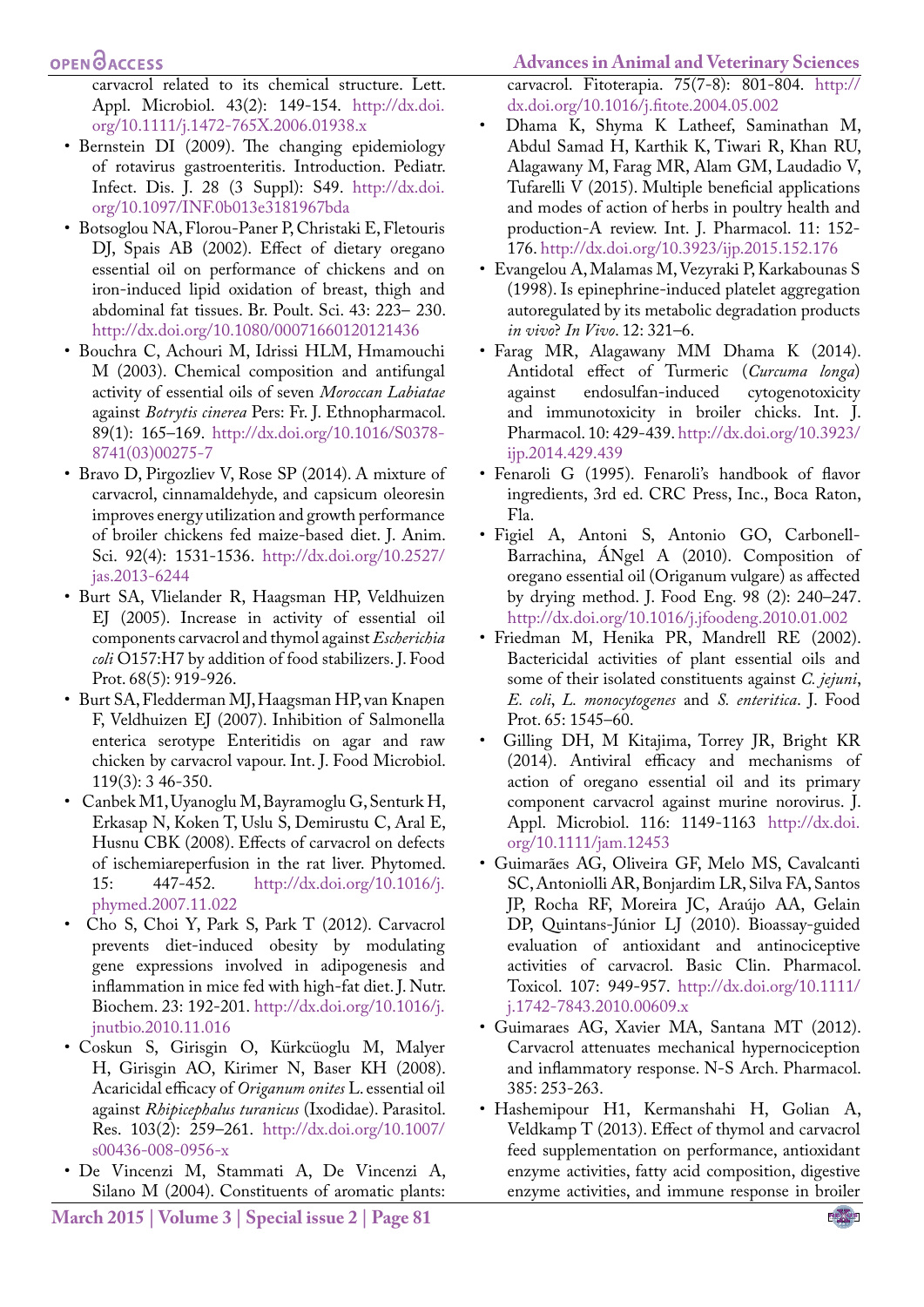#### **OPEN**OACCESS

<span id="page-9-5"></span>chickens. Poult. Sci. 92(8):2059-69. [http://dx.doi.](http://dx.doi.org/10.3382/ps.2012-02685) [org/10.3382/ps.2012-02685](http://dx.doi.org/10.3382/ps.2012-02685)

- Hernandez F, Madrid J, Garcia V, Orengo J, Megias MD (2004). Influence of two plant extracts on broiler performance, digestibility, and digestive organ size. Poult. Sci. 83: 169–174. [http://dx.doi.](http://dx.doi.org/10.1093/ps/83.2.169) [org/10.1093/ps/83.2.169](http://dx.doi.org/10.1093/ps/83.2.169)
- <span id="page-9-17"></span>• Hotta M, Nakata R, Katsukawa M, Hori K, Takahashi S, Inoue H (2010). Carvacrol, a component of thyme oil, activates PPAR alpha and gamma, and suppresses COX-2 expression. J. Lipid Res. 51: 132- 39.<http://dx.doi.org/10.1194/jlr.M900255-JLR200>
- <span id="page-9-14"></span>• Ipeka E, Zeytinoglua H, Okaya S, Tuylua BA, Kurkcuoglub M, Can Baserb KH (2005). Genotoxi-city and antigenotoxicity of Origanum oil and carvacrol evaluated by Ames Salmonel-la/ microsomal test. Food Chem. 93(30): 551–556. <http://dx.doi.org/10.1016/j.foodchem.2004.12.034>
- Jaafari A, Tilaou M, Mouse HA, M'bark LA, Aboufatima R, Chait A, Lepoivre M, Zyad A (2012). Comparative study of the antitumor effect of natural monoterpenes: relationship to cell cycle analysis. Brazilian J. Pharmacog. 22: 534-540. http://dx.doi. org/10.1590/S0102-695X2012005000021
- <span id="page-9-1"></span>• Jamali CA, El Bouzidi L, Bekkouche K, Lahcen H, Markouk M, Wohlmuth H, Leach D, Abbad A (2012). Chemical composition and antioxidant and anticandidal activities of essential oils from different wild Moroccan Thymus species. Chem. Biodivers. 9(6): 1188-1197. [http://dx.doi.org/10.1002/](http://dx.doi.org/10.1002/cbdv.201200041) [cbdv.201200041](http://dx.doi.org/10.1002/cbdv.201200041)
- <span id="page-9-3"></span>• Jamroz D, Kamel C (2002). Plant extracts enhance broiler performance. J. Anim. Sci. 80: 4. (Ab-str.)
- <span id="page-9-9"></span>• Jassim SA, Naj, MA (2003). Novel antiviral agents: a medicinal plant perspective. J. Appl. Microbi-ol. 95(3): 412-427. [http://dx.doi.org/10.1046/j.1365-](http://dx.doi.org/10.1046/j.1365-2672.2003.02026.x) [2672.2003.02026.x](http://dx.doi.org/10.1046/j.1365-2672.2003.02026.x)
- <span id="page-9-16"></span>• Jayakumar S, Madankumar A, Asokkumar S (2012). Potential preventive effect of carvacrol against diethylnitrosamine-induced hepatocellular carcinoma in rats. Mol. Cell Biochem. 360: 51-60. <http://dx.doi.org/10.1007/s11010-011-1043-7>
- Jensen C, Engberg R, Jakobsen K, Skibsted LH, Bertelsen G (1997). Influence of the oxidative quality of dietary oil on broiler meat storage stability. Meat Sci. 47: 211–222. [http://dx.doi.org/10.1016/](http://dx.doi.org/10.1016/S0309-1740(97)00052-1) [S0309-1740\(97\)00052-1](http://dx.doi.org/10.1016/S0309-1740(97)00052-1)
- <span id="page-9-11"></span>• Johny AK, Darre MJ, Donoghue AM, Donoghue DJ, Venkitanarayanan K (2010). Antibacterial effect of trans-cinnamaldehyde, eugenol, carvacrol, and thymol on *Salmonella Enteritidis* and *Campylobacter jejuni* in chicken cecal contents *in vitro*. J. Appl. Poult. Res. 19(3): 237-244. [http://ps.oxfordjournals.](http://ps.oxfordjournals.org/content/92/8/2059.long - xref-ref-22-1) [org/content/92/8/2059.long - xref-ref-22-1](http://ps.oxfordjournals.org/content/92/8/2059.long - xref-ref-22-1)
- <span id="page-9-12"></span>• Karkabounas S, Karabetsos D, Gogos Ch, Beka A,
- **March 2015 | Volume 3 | Special issue 2 | Page 82**

Evangelou A (1997). The platelet function modification by chemical carcinogenesis inhibitors. Thromb. Haemost. 1: 469.

- <span id="page-9-13"></span>• Karkabounas S, Binolis J, Zelovitis J, Kotsis N, Charalabopoulos A, Avdikos A, Zouridakis A, Liasko R, Giannako¬poulos X, Charalabopoulos K (2002). Inhibition and modification of ben-zo[a] pyrene-induced chemical carcinogenesis by ascorbic acid alone or in combination with a-tocopherol in Wistar rats. Exp. Oncol. 24: 274–8.
- <span id="page-9-15"></span>• Karkabounas S, Kostoula O, Daskalou T (2006). Anticarcinogenic and antiplatelet effects of carvacrol. Exp. Oncol. 28: 121-125.
- <span id="page-9-18"></span>• Kaufmann D, Dogra AK, Wink M (2011). Myrtenal inhibits acetylcholinesterase, a known Alz-heimer target. J. Pharm. Pharmacol. 63: 1368-1371. [http://](http://dx.doi.org/10.1111/j.2042-7158.2011.01344.x) [dx.doi.org/10.1111/j.2042-7158.2011.01344.x](http://dx.doi.org/10.1111/j.2042-7158.2011.01344.x)
- <span id="page-9-8"></span>• Kim DK, Lillehoj HS, Lee SH, Jang SI, Bravo D (2010). High-throughput gene expression analysis of intestinal intraepithelial lymphocytes after oral feeding of carvacrol, cinnamaldehyde, or *Capsicum oleoresin*. Poult. Sci. 89:68-81. [http://dx.doi.](http://dx.doi.org/10.3382/ps.2009-00275) [org/10.3382/ps.2009-00275](http://dx.doi.org/10.3382/ps.2009-00275)
- <span id="page-9-2"></span>• Kim E, Choi Y, Jang J, Park T (2013). Carvacrol protects against hepatic steatosis in mice fed a highfat diet by enhancing SIRT1-AMPK signalling. Evid. Based Complement. Alternat. Med. 1-10. <http://dx.doi.org/10.1155/2013/290104>
- <span id="page-9-0"></span>• Kintzios SE (2002). Oregano: the genera Origanum and Lippia. Kintzios Se, ed. New York: Taylor and Francis. 277 p.
- Kohen R, Nyska A (2002). Oxidation of Biological Systems: Oxidative stress phenome-na, antioxidants, redox reactions, and methods for their quantification. Toxicol. Pathol. 30: 620-650. [http://](http://dx.doi.org/10.1080/01926230290166724) [dx.doi.org/10.1080/01926230290166724](http://dx.doi.org/10.1080/01926230290166724)
- <span id="page-9-10"></span>• Lambert RJW, Skandamis PN, Coote PJ, Nycs GJE (2001). A study of minimum inhibitory concentration and mode of action of oregano essential oil, thymol and carvacrol. J. Appl. Microbiol. 91: 453–462. [http://dx.doi.org/10.1046/j.1365-](http://dx.doi.org/10.1046/j.1365-2672.2001.01428.x) [2672.2001.01428.x](http://dx.doi.org/10.1046/j.1365-2672.2001.01428.x)
- <span id="page-9-4"></span>• Lee KW, Everts H, Kappert HJ, Frehner M, Losa R, Beynen AC (2003a). Effects of dietary essen-tial oil components on growth performance, digestive enzymes and lipid metabolism in female broiler chickens. Br. Poult. Sci. 44: 450–457. [http://dx.doi.](http://dx.doi.org/10.1080/0007166031000085508) [org/10.1080/0007166031000085508](http://dx.doi.org/10.1080/0007166031000085508)
- <span id="page-9-6"></span>• Lee KW, Everts H. Kappert HJ, Yeom KH, Beynen AC (2003b). Dietary carvacrol lowers body weight gain but improves feed conversion in female broiler chickens. J. Appl. Poult. Res. 12: 394-399. [http://](http://dx.doi.org/10.1093/japr/12.4.394) [dx.doi.org/10.1093/japr/12.4.394](http://dx.doi.org/10.1093/japr/12.4.394)
- <span id="page-9-7"></span>• Lee KW, Eerts H, Kappert HJ, Beynen AC (2004). Growth performance of broiler chickens fed a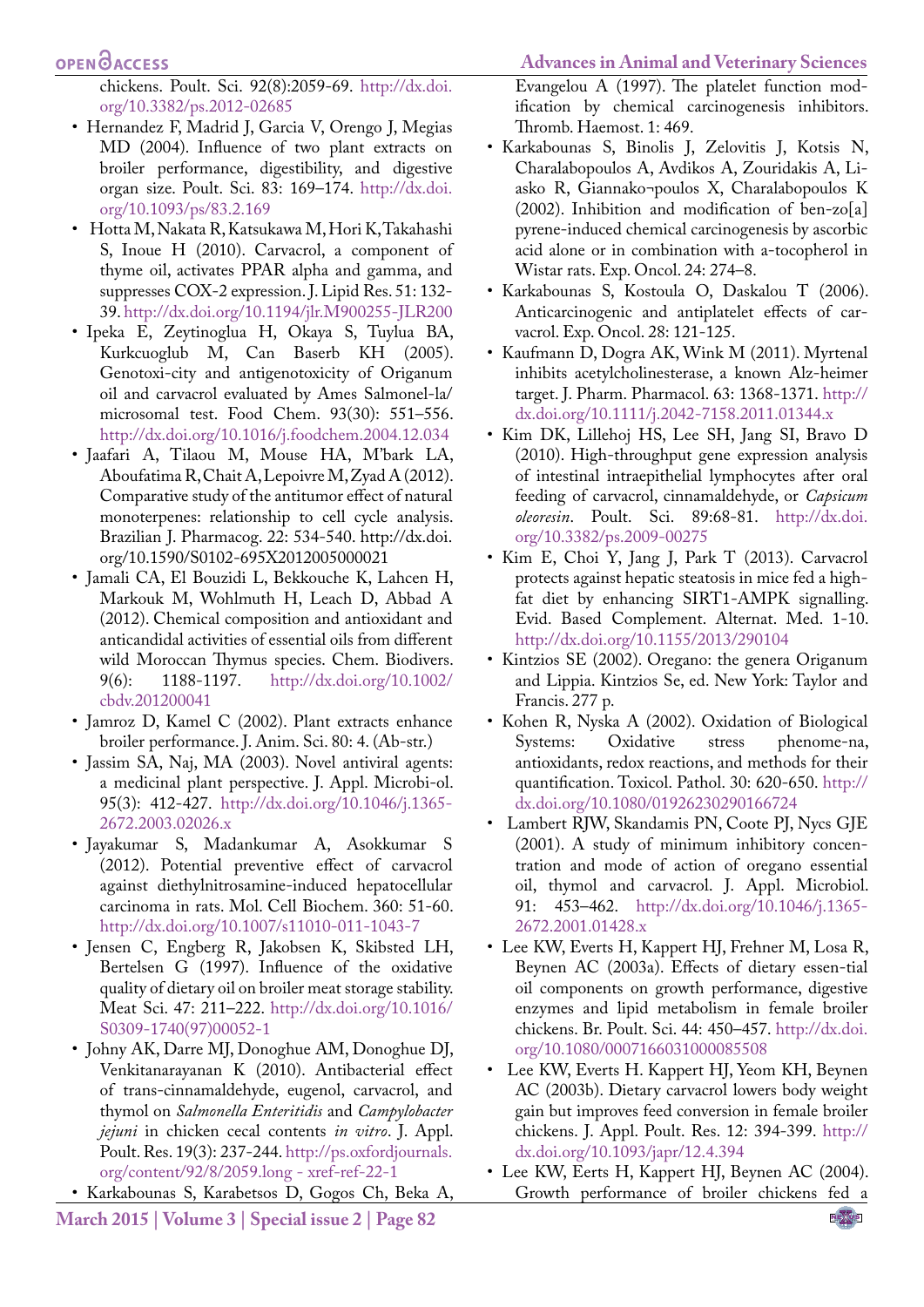## **OPEN**OACCESS

carboxymethyl cellulose containing diet with supplemental carvacrol and/or cinnamaldehyde. Int. J. Poult. Sci. 3: 619-622. [http://dx.doi.org/10.3923/](http://dx.doi.org/10.3923/ijps.2004.619.622) [ijps.2004.619.622](http://dx.doi.org/10.3923/ijps.2004.619.622)

- León-Rodríguez A de, Escalante-Minakata P, Jiménez-García MI, Ordo-ez-Acevedo LG, Flores Flores JL, Barba de la RA (2008). Characterization of volatile compounds from ethnic Agave alcoholic beverages by gas chromatography-mass spectrometry. Food Technol. Biotechnol. 46(4): 448-455.
- <span id="page-10-2"></span>• Liasko R, Kabanos T, Karkabounas S, Malamas M, Tasiopoulos A, Stefanou D, Collery P, Evange-lou A (1998). Beneficial effects of a Vanadium complex with cysteine, administrated at low doses of benzo[a] pyrene — induced leiomyosarcomas in Wistar rats. Anticancer Res. 18: 3609–3614.
- <span id="page-10-1"></span>• Lillehoj HS, Kim DK, Bravo DM, Lee SH (2011). Effects of dietary plant-derived phytonutrients on the genome-wide profiles and coccidiosis resistance in the broiler chickens. BMC Proc. 5: 4-34.
- <span id="page-10-0"></span>• Liolios CC, Gortzi O, Lalas S, Tsaknis J, Chinou I (2009). Liposomal incorporation of carvacrol and thymol isolated from the essential oil of *Origanum dictamnus* L. and *in vitro* antimicrobial activity. Food Chem. 112(1): 77–83. [http://dx.doi.org/10.1016/j.](http://dx.doi.org/10.1016/j.foodchem.2008.05.060) [foodchem.2008.05.060](http://dx.doi.org/10.1016/j.foodchem.2008.05.060)
- Luna A1, Lábaque MC, Zygadlo JA, Marin RH (2010). Effects of thymol and carvacrol feed supplementation on lipid oxidation in broiler meat. Poult Sci. 89(2): 366-70. [http://dx.doi.org/10.3382/](http://dx.doi.org/10.3382/ps.2009-00130) [ps.2009-00130](http://dx.doi.org/10.3382/ps.2009-00130)
- Marchand F, Perretti M, Mahon SB (2005). Role of the immune system in chronic pain. Nat. Rev. Neurosci. 6: 521-532. [http://dx.doi.org/10.1038/](http://dx.doi.org/10.1038/nrn1700) [nrn1700](http://dx.doi.org/10.1038/nrn1700)
- Mastromatteo M, Lucera A, Sinigaglia M, Corbo MR (2009). Combined effects of thymol, car-vacrol and temperature on the quality of non-conventional poultry patties. Meat Sci. 83: 246-254. [http://dx.doi.](http://dx.doi.org/10.1016/j.meatsci.2009.05.007) [org/10.1016/j.meatsci.2009.05.007](http://dx.doi.org/10.1016/j.meatsci.2009.05.007)
- Mehdi SJ, Ahmad A, Irshad M, Manzoor N, Rizvi MMA (2011). Cytotoxic effect of carvacrol on human cervical cancer cells. Biology and Medicine, 3 (2s): 307-312.
- Michiels J, Missotten J, Dierick N, Fremaut D, Maene P, Smet SD (2008). *In vitro* degradation and *in vivo* passage kinetics of carvacrol, thymol, eugenol and transcinnnamaldehydealong the gas-trointestinal tract of piglets. J. Sci. Food Agric. 88: 2371-81. [http://dx.doi.org/10.1002/jsfa.3358](http://dx.doi.org/10.1002/jsfa.3358 )
- More UB, Narkhede HP, Dalal DS, Mahulikar PP (2007). Synthesis of biologically active carvacrol compounds using different solvents and supports. Synthetic Communications. 37(12): 1957-1964. <http://dx.doi.org/10.1080/00397910701354608>

**March 2015 | Volume 3 | Special issue 2 | Page 83**

- Namkung H, Li M, Gong J, Yu H, Cottrill M, de Lange CFM (2004). Impact of feeding blends of organic acids and herbal extracts on growth performance, gut microbiota and digestive function in newly weaned pigs. Can. J. Anim. Sci. 84: 697- 704.<http://dx.doi.org/10.4141/A04-005>
- Nastro A, Blanco AR, Cannatelli MA, Enea V, Flamini G, Morelki J, Sudano Roccano A, Alonzo V (2004). Susceptibility of methicillin-resistant staphylococci to oregano essential oil, carvacrol and thymol. FEBS Lett. 230: 191–195. [http://dx.doi.](http://dx.doi.org/10.1016/S0378-1097(03)00890-5) [org/10.1016/S0378-1097\(03\)00890-5](http://dx.doi.org/10.1016/S0378-1097(03)00890-5)
- Nostro A, Papalia T (2012). Antimicrobial activity of carvacrol: current progress and future prospectives. Recent. Pat. Antiinfect. Drug Discov. 7: 28–35. <http://dx.doi.org/10.2174/157489112799829684>
- Pilau MR, Alves SH, Weiblen R, Arenhart S, Cueto AP, Lovato LT (2011). Antiviral activity of the *lippia graveolens* (Mexican oregano) essential oil and its main compound carvacrol against human and animal viruses. Br. J. Microbiol. 42: 1616-1624. http:// dx.doi.org/10.1590/S1517-83822011000400049
- Reiner GN, Labuckas DO, Garcia DA (2009). Lipophilicity of some GABAergic phenols and related compounds determined by HPLC and partition coefficients in different systems. J. Pharm. Biomed. Anal. 49: 686–691. [http://dx.doi.](http://dx.doi.org/10.1016/j.jpba.2008.12.040) [org/10.1016/j.jpba.2008.12.040](http://dx.doi.org/10.1016/j.jpba.2008.12.040)
- Rhee KS, Anderson LM, Sams AR (1996). Lipid peroxidation potential of beef, chicken and pork. J. Food Sci. 61: 8–12. [http://dx.doi.](http://dx.doi.org/10.1111/j.1365-2621.1996.tb14714.x) [org/10.1111/j.1365-2621.1996.tb14714.x](http://dx.doi.org/10.1111/j.1365-2621.1996.tb14714.x)
- Ruberto G, Baratta MT, Deans SG, Dorman HJ (2000). Antioxidant and antimicrobial activity of Foeniculum vulgare and Crith¬mum maritimum essential oils. Planta Med. 66: 683-693. [http://](http://dx.doi.org/10.1055/s-2000-9773) [dx.doi.org/10.1055/s-2000-9773](http://dx.doi.org/10.1055/s-2000-9773)
- Sikkema J, De Bont J, Poolman B (1995). Mechanisms of membrane toxicity of hydrocarbons. Microbiol. Rev. 59: 201–222.
- Silveira SRC, Andrade LN, Sousa DP (2013). A Review on Anti-Inflammatory Activity of Monoterpenes. Molecules. 18: 1227-1254. [http://](http://dx.doi.org/10.3390/molecules18011227) [dx.doi.org/10.3390/molecules18011227](http://dx.doi.org/10.3390/molecules18011227)
- Sokmen M, Serkedjieva J, Daferera D, Gulluce M, Polissiou M, Tepe B, Akpulat HA, Sahin F, Sokmen A (2004). *In vitro* antioxidant, antimicrobial and antiviral activities of the essential oil and various extracts from herbal parts and callus cultures of *Origanum acutidens*. J. Agri. Food Chem. 52: 3309– 3312. <http://dx.doi.org/10.1021/jf049859g>
- Sokovic M, Tzakou O, Pitarokili D, Couladis M (2002). Antifungal activities of selected aromatic plants growing wild in Greece. Nahrung. 46: 312–20. [http://dx.doi.org/10.1002/1521-](http://dx.doi.org/10.1002/1521-3803(20020901)46:5<317::AID-FOOD317>3.0.CO;2-B)